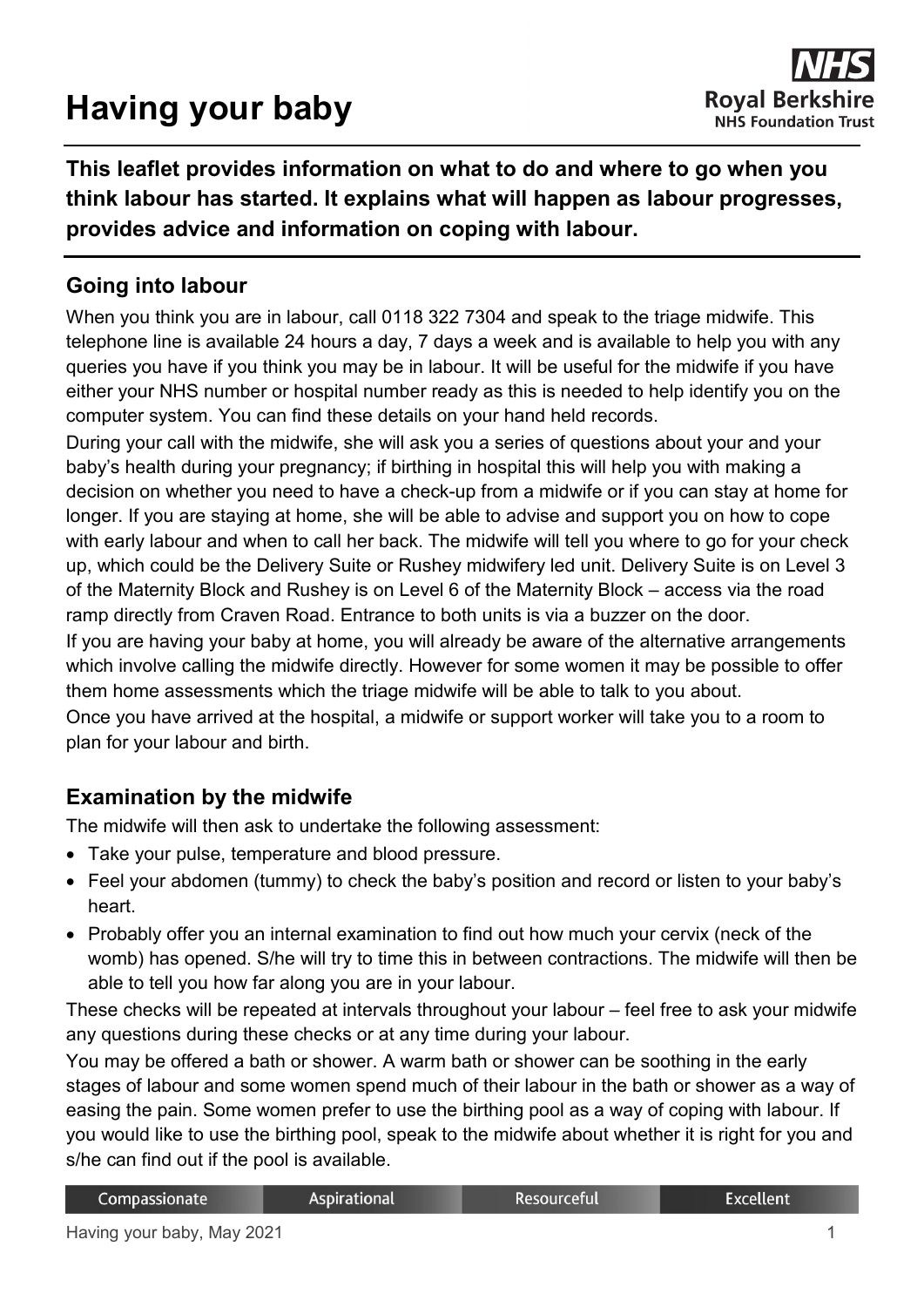## **What you can do during labour**

- You can get up and move about if you feel like it and it helps you to relax.
- You may not be thinking of food once you are well into labour but as long as the labour is progressing normally and you have not had an epidural or pethidine, it is okay to take light snacks such as toast, fruit, such as melon, and energy drinks to keep you going. This is not so for some women under consultant care i.e. expecting twins etc.
- You can speak to the midwife at any time; if s/he is not around; ring the call bell as s/he may be looking after someone else if you are in early labour.
- As your contractions get stronger and more painful, remember the breathing and relaxation exercises you did in your antenatal classes. If you are unsure ask your midwife.
- Your birthing partner can help by doing the exercises with you and by rubbing or massaging your lower back to relieve the pain.
- During this stage it helps to stay mobile and to be somewhere you can experiment with different positions, such as leaning against something or getting on all fours, using a *Pezzi* ball.

More information on this can be found on the Mum & Baby app which your midwife will have signposted you to.

## **Coping with pain in labour**

All labours are different, and women choose ways of coping with the pain that work for them. Methods include breathing and relaxation exercises, gas and air, aromatherapy, use of water, injection of Pethidine/diamorphine, TENS and epidurals. For more information see the separate leaflet called '*[Pain relief in labour](https://www.royalberkshire.nhs.uk/patient-information-leaflets/Maternity/Maternity---pain-relief-in-labour.htm)*'.

## **The three stages of labour**

Labour is usually described as having three stages, although for you it will be the unfolding of a continuous process that begins in pregnancy and flows into the early hours of your baby's life. We describe 'three stages' here to help you think about what will happen, and because the people caring for you may refer to 'stages'. In the first stage the cervix (neck of the womb) gradually dilates (opens up). In the second stage the baby is pushed down the vagina (birth canal) and is born. In the third stage the placenta (afterbirth) comes away from the wall of the womb and is also pushed out through the vagina.

#### **Stage one – dilation of the cervix**

The purpose of contractions is to open your cervix to allow your baby to move down along the vagina and be born. The first stage of labour is often thought of as having two phases – the latent or quiet phase when contractions may be less painful and irregular or at 5-10 minute intervals. Contractions then become stronger and at shorter intervals although your cervix is still dilating relatively slowly. Often, your waters break at the end of this latent phase. The second phase is known as the active phase and starts when the cervix is about 3-4cm dilated. Dilation speeds up (usually 0.5-1cm per hour) and when the cervix is dilated to about 9cm, you will have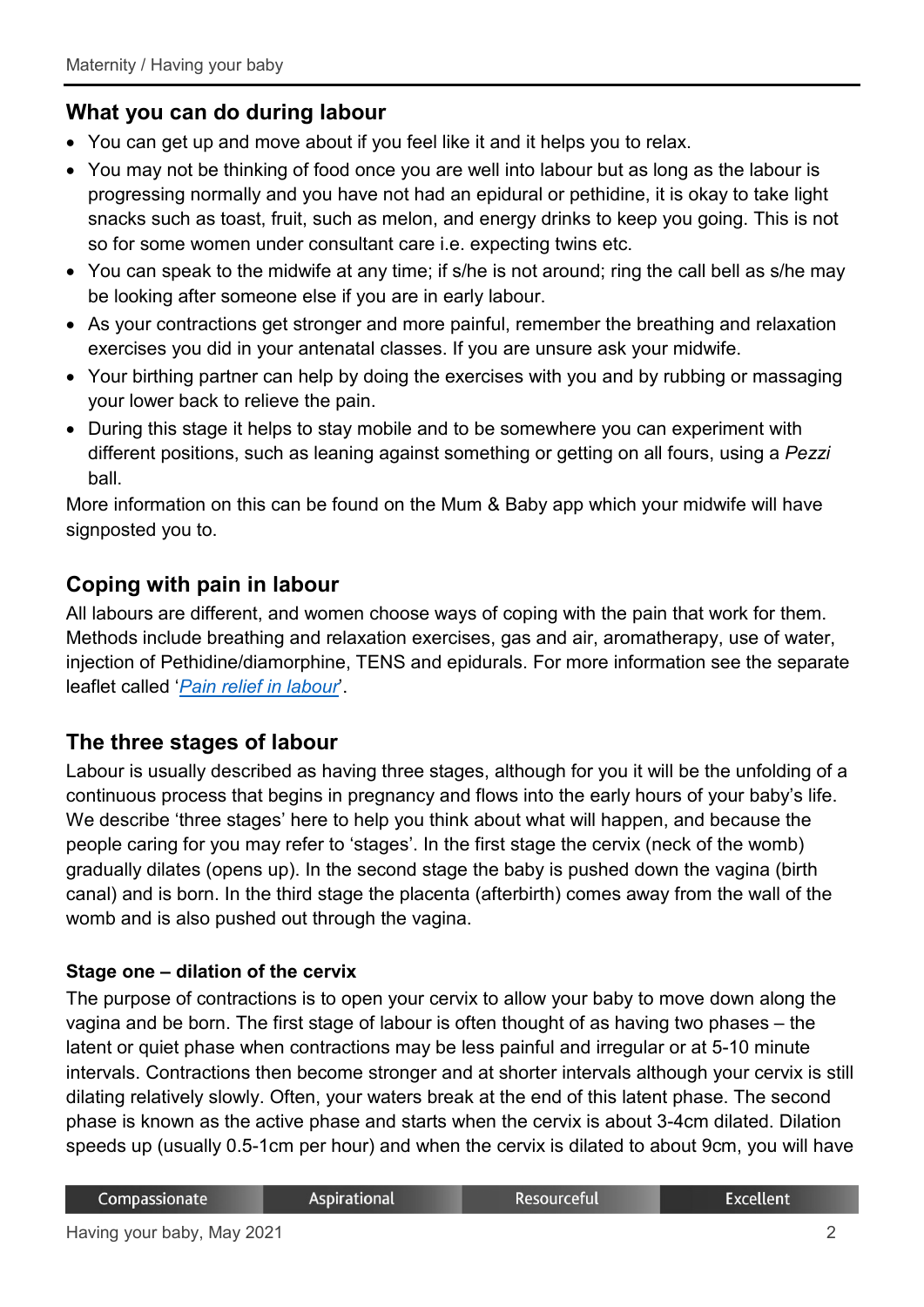much stronger and more painful contractions. Of course, all bodies are different, so don't think of this as a rigid 'checklist' for what will happen for you. In a first labour, the time for the cervix to become fully dilated is usually between six and 12 hours. It is often quicker for second and subsequent babies.

If you are induced (i.e. labour is brought on medically), hormones are given as a drip or a pessary inserted in your vagina to stimulate contractions.

Towards the end of the first stage you may feel as if you want to push as each contraction comes. Your midwife will tell you to try not to push until your cervix is fully dilated to allow this to happen. The midwife may ask your permission to examine you to determine this or may see the baby's head. To help you get over the urge to push, try blowing out slowly and gently or in little puffs. Some women find this easier lying on their sides or on their elbows and knees (the Sphinx position), to reduce the pressure of the baby's head on the cervix.



Your baby's heart will be monitored throughout the labour either continuously or at regular intervals (see the separate information leaflet called *[Monitoring your baby's heartbeat in labour](https://www.royalberkshire.nhs.uk/patient-information-leaflets/Maternity/Maternity---monitoring-your-babys-heartbeat-during-labour.htm)*). The midwife is making sure that your baby is coping with the labour.

If your contractions slow down or even cease, as long as you and your baby are fine, don't worry, be patient, calm and prepared to walk around or move into a different position, while you wait for them to start again. If contractions slow for a long period of time and the midwife and doctor think that you and/or your baby might benefit from things being helped along, you may be advised to have:

- Your waters broken artificially.
- A hormone drip to encourage contractions.

The result of both interventions may be very strong contractions, which may be more of a challenge to cope with.

If your contractions slow down you can also try to go back to the *hip rotation* exercises; either on the *Pezzi* ball or standing or on all fours.

#### **Stage two – your baby's birth**

This stage begins when your cervix is fully dilated and lasts until your baby is born. It can be very quick, lasting just a few minutes, or can take more than two hours. It can be hard work, too, as you're actively pushing the baby out. Your body will tell you when to push and your midwife will guide you.

Most women cope best if they're able to adopt different positions during labour. :

| Compassionate | <b>Aspirational</b> | : Resourceful | Excellent <sup>1</sup> |
|---------------|---------------------|---------------|------------------------|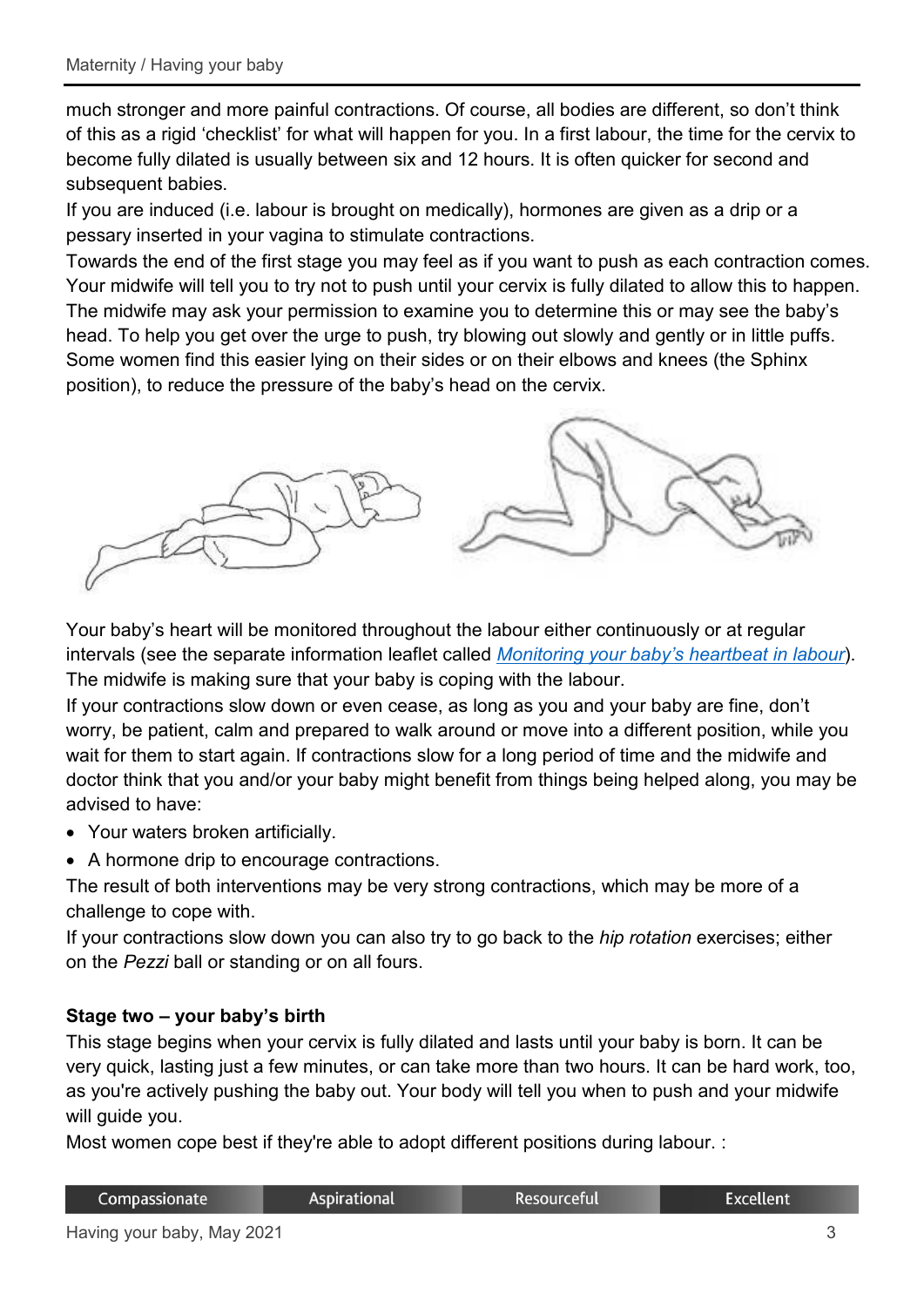- A supported standing squat (with your birthing partner holding you from behind), which allows your pelvis to open wide.
- Leaning against the wall, bed, or a beanbag which allows for massage.
- Rocking on all fours.
- If you are very tired, you might be more comfortable lying on your side; this is also a good position for your baby.

Practice any positions you think you may use beforehand, so you know what's possible. You will now start to push each time you have a contraction. Your body will probably guide you in this. Push as you breathe out – use sounds like 'ahhhh' and 'oooh' with each breath out, this will help to lengthen the breath and will allow you to release further into the contraction. It will also help if you mentally imagine your pelvic floor relaxing. After each contraction try to take a rest in order to gain strength for the next one. Your midwife and your birthing partner should be encouraging you as the birth gets near.

Your baby's head will emerge first, which is known as crowning. When about half the head is seen (the midwife can show you with a mirror or you can put your hand down to feel it), the midwife will tell you to stop pushing so that the baby's head is born slowly. You may find it useful to blow or pant at this stage. The aim of this is to avoid your perineum (the area between your vagina and back passage) tearing. She may also recommend other techniques such using warm compresses (swabs soaked in warm water which are held against your perineum to help the skin to stretch), having good eye contact and talking to you throughout the pushing stage and gently using her hands on the top of the baby's head to prevent the baby being born quickly.

Sometimes, the skin won't stretch enough and you may get a tear. Sometimes, in cases of urgency, the midwife or doctor may ask you if they can cut the skin to make the opening bigger (you will have the area numbed using a local anaesthetic). This is called an episiotomy. The cut or tear will be stitched afterwards.

The baby's head will be born, usually facing towards your back. Your baby's shoulders and head will then turn sideways. The baby is then born 'in full'. The baby will be lifted straight onto you so that you can feel close to each other immediately. Usually after a period of one to two minutes the umbilical cord is then clamped and cut. Your baby will be dried to prevent him/her from getting cold and you will be able to hold and cuddle your baby ideally against your skin. Your baby may be quite messy with some blood and white, greasy vernix (a protective coating with antimicrobial properties that forms naturally in the uterus). If you prefer, you can ask the midwife to wipe him/her and wrap him in a blanket before your cuddle however it is recommended that the vernix is left to be absorbed naturally.

Sometimes, your baby will need to have mucus cleared out of his/her nose and mouth and s/he may need some oxygen to get breathing established. Your baby won't be kept away from you for any longer than necessary.

#### **Stage three – delivering the afterbirth**

This is the delivery of the placenta, which takes 15 to 30 minutes. You may not be very aware of it happening, as most of your attention will be on your baby, but more contractions will push out the placenta.

| Compassionate | <b>Aspirational</b> | Resourceful | <b>Excellent</b> |
|---------------|---------------------|-------------|------------------|
|---------------|---------------------|-------------|------------------|